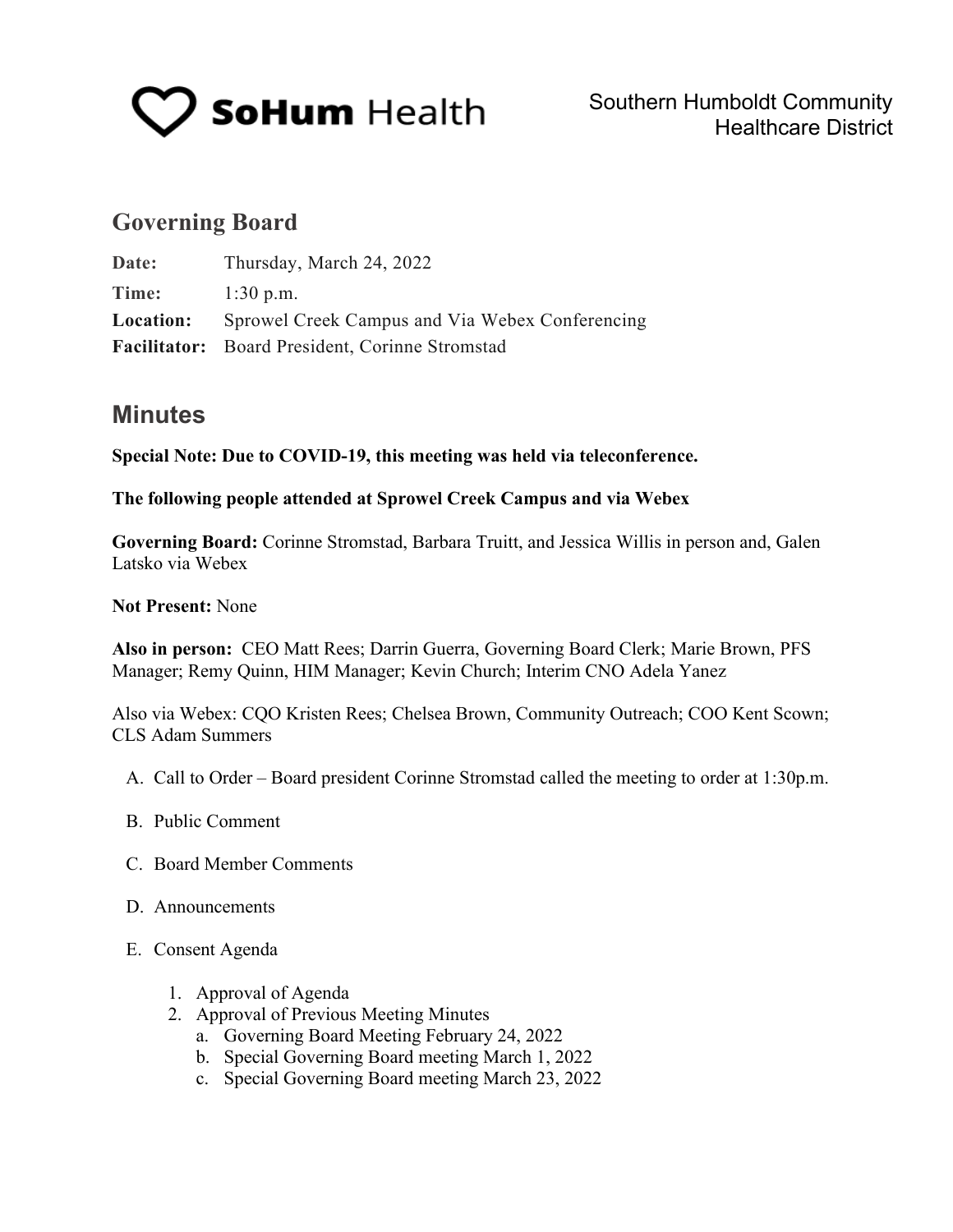| Barbara Truitt moved to approve the previous minutes of February 24,<br><b>Motion:</b> |                                                                    |  |  |
|----------------------------------------------------------------------------------------|--------------------------------------------------------------------|--|--|
|                                                                                        | 2022, March 1, 2022 and March 23, 2022 and agenda.                 |  |  |
| Second:                                                                                | Jessica Willis                                                     |  |  |
| Ayes:                                                                                  | Corinne Stromstad, Barbara Truitt, Jessica Willis and Galen Latsko |  |  |
| Noes:                                                                                  | None                                                               |  |  |
| Not Present: None                                                                      |                                                                    |  |  |
| <b>Motion carried.</b>                                                                 |                                                                    |  |  |

3. **Approval of Resolution 22:08** – Hospital Utility Infrastructure

**Motion:** Barbara Truitt made a motion to adopt Resolution 22:08, Hospital Utility Infrastructure bid, as discussed and motion passed on March 1, 2022. Second: Jessica Willis seconded the motion Ayes: Corinne Stromstad, Galen Latsko, Barbara Truitt, and Jessica Willis Noes: None Not Present: None

# **Motion carried.**

4. **Approval of Resolution 22:09** – Brown Act Amendment AB 361 Subsequent to Resolution 21:17 to provide a 30-day extension until April 23, 2022.

|                        | <b>Motion:</b> Barbara Truitt made a motion to adopt Resolution 22:09, as described |  |  |
|------------------------|-------------------------------------------------------------------------------------|--|--|
|                        | above.                                                                              |  |  |
|                        | Second: Jessica Willis seconded the motion                                          |  |  |
|                        | Ayes: Corinne Stromstad, Galen Latsko, Barbara Truitt, and Jessica Willis           |  |  |
| Noes: None             |                                                                                     |  |  |
| Not Present: None      |                                                                                     |  |  |
| <b>Motion carried.</b> |                                                                                     |  |  |

- F. Correspondence, Suggestions or Written Comments to the Board –
- G. Finance Report Matt Rees
	- **1. Approval of February, 2022 Finances and January Finance Minutes Paul Eves see report**

**Motion:** Barbara Truitt moved to approve the Financials and Finance Committee minutes, as submitted for February, 2022. Second: Jessica Willis Ayes: Corinne Stromstad, Galen Latsko, Jessica Willis and Barbara Truitt Noes: None Not Present: None

**Southern Humboldt Community Healthcare District • 733 Cedar Street • Garberville, CA 95542 • (707) 923-3921 • sohumhealth.org**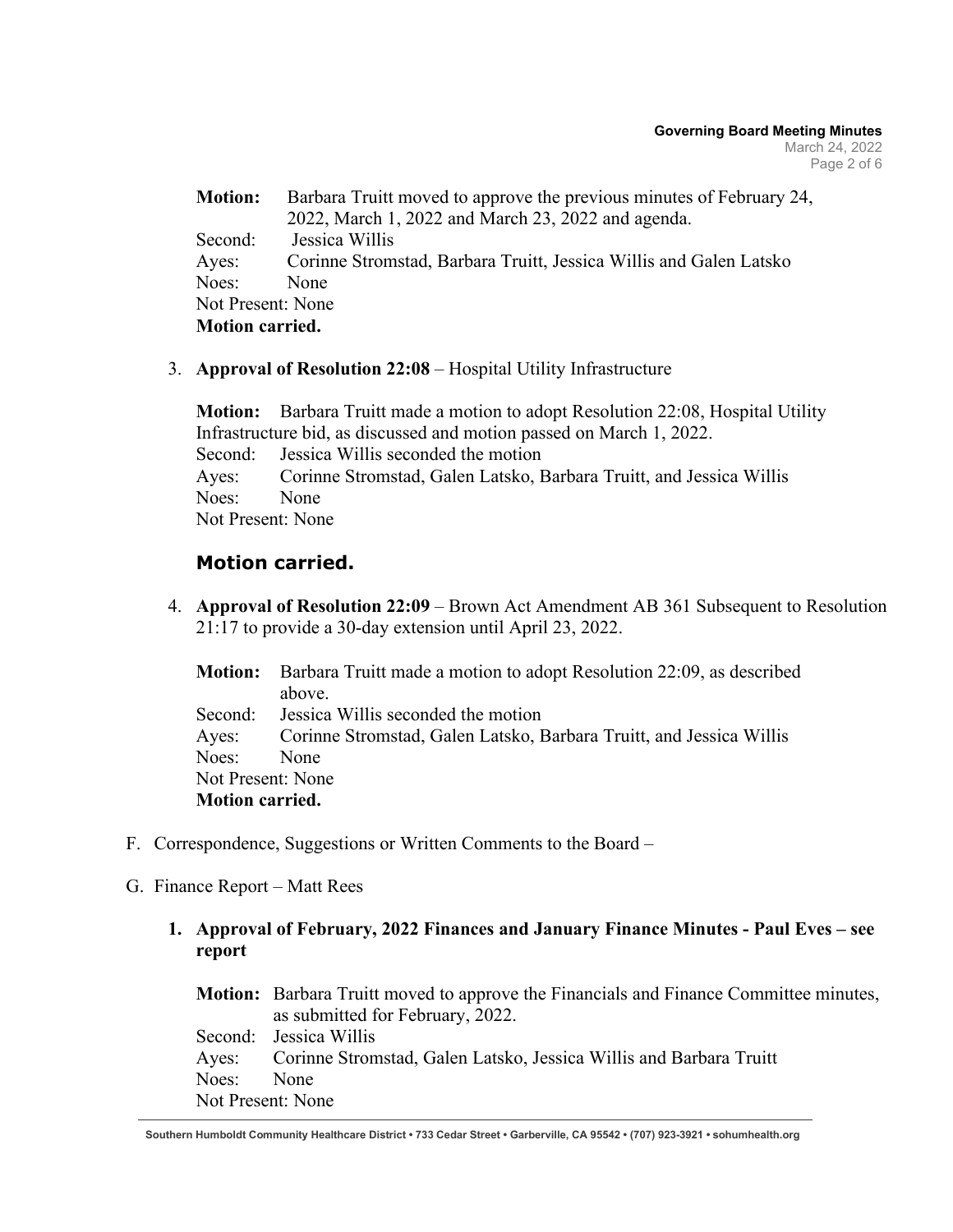## **Motion carried.**

- 2. PFS report –February, 2022 –Marie Brown See report a. HRG report – February, 2022 – Remy Quinn – See report
- H. Chief Nursing Officer's Reports Adela Yanez, Interim CNO see report
	- Chelsea Hebard, our interim Director of Nursing (DON), will be resigning as DON to resume her regular duties in the ER and Acute. A date will be provided when a new DON will be appointed.
	- A student nurse from College of the Redwoods has expressed interest in working here and is planning on turning in her resume.
	- An employee in Patient Financial Services will be taking her LVN test in a couple weeks, then will begin working in Skilled Nursing.
- I. Quality Assurance Performance Improvement Committee Report [H&S Code § 32155]–Kristen Rees, MPH, CPHQ, LSSGB, Chief Quality and Compliance Officer and Risk Manager – (Jan., April, July, Oct.) – No report
- J. Administrator's Report –Matt Rees, CEO
	- 1. Human Resources Quarterly Report Jennifer Baskin (Jan., April, July, Oct.) No report
	- 2. Foundation Report Chelsea Brown (May, Aug., Nov., Feb.) No report
	- 3. Strategic Plan
	- 4. Matt Rees
		- Office changes have been completed and the new offices are functional.
		- The laboratory has received 2 new machines to run PCR covid tests.
		- Matt met with employees in the courtyard over the course of a couple of days. They spoke about recent changes in the hospital, and he answered questions the employees had.
		- We are currently working on the architectural agreement and Paul is finishing the initial application to the USDA
- K. Old Business none
- L. New Business
	- 1. Policies and Procedures **(See separate packet)**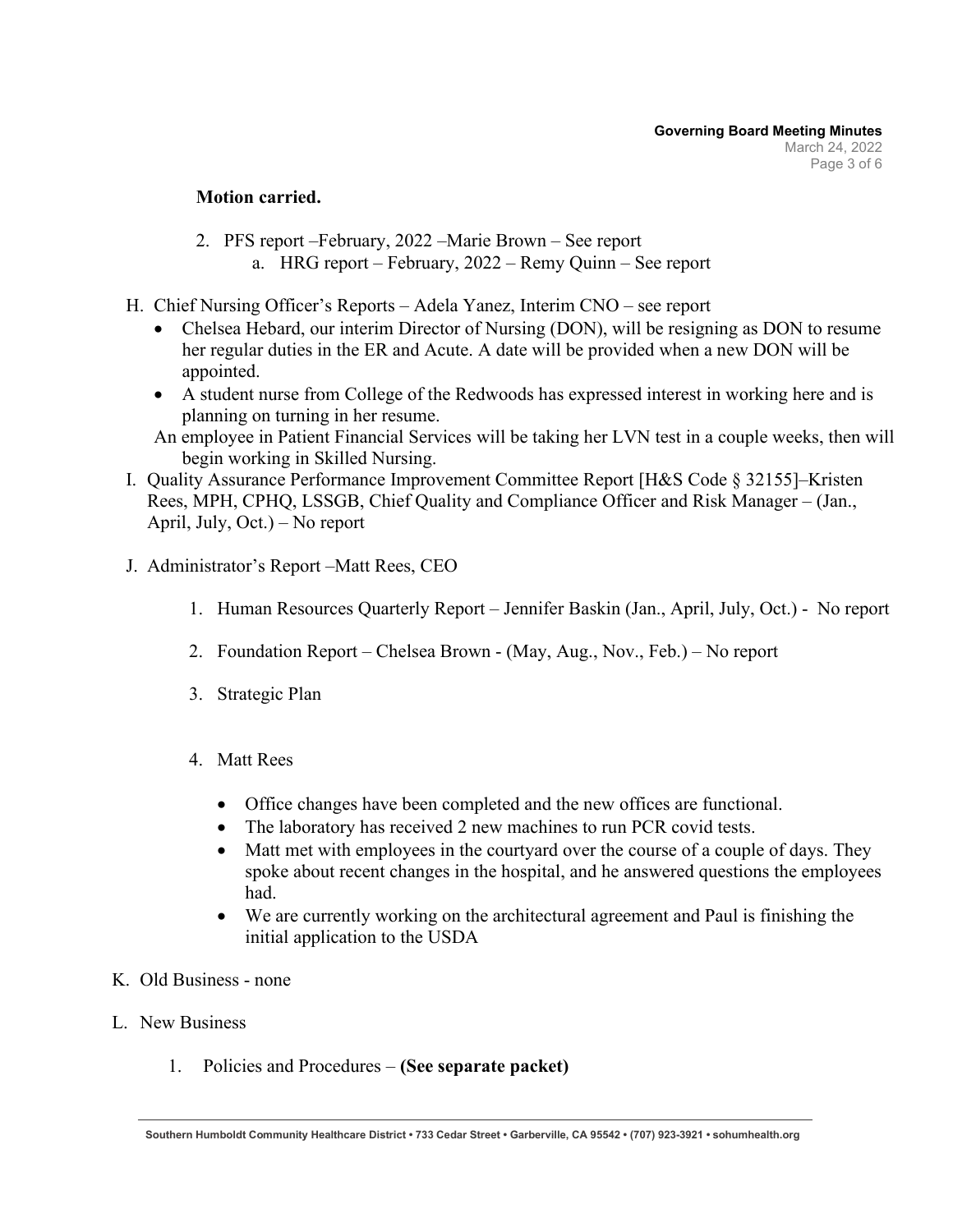**Motion:** Barbara Truitt made a motion to approve the Policy and Procedure Packet, as submitted. **Second:** Jessica Willis Ayes: Barbara Truitt, Galen Latsko, Jessica Willis and Corinne Stromstad. Noes: None Not Present: none **Motion Carried** 

2. Review Governing Board Policies and Procedures and Bylaws for April's meeting **(See separate packet)**

**Motion:** Barbara Truitt made a motion to approve Governing Board Policies and Procedures and Bylaws Packet, as submitted. **Second:** Jessica Willis Ayes: Barbara Truitt, Galen Latsko, Jessica Willis and Corinne Stromstad. Noes: None Not Present: Nonce **Motion Carried** 

- 3. CEO Evaluation Process
	- A survey will be going out to the managers to evaluate the CEO in the coming week.

# M. Meeting Evaluation

# N. Parking Lot

1. Governing Board retreat

# O. Next Meetings:

- 1. QAPI Meeting Wednesday, April 6, 2022 at 10:00 a.m. Barbara will attend
- 2. Policy Development Committee, Wednesday, April 13, 2022, 11:00 a.m. Barbara will attend
- 3. Governing Board Meeting April 28, 2022 at 1:30 p.m.
	- Barbara will begin reporting to the Board about the QAPI and Policy Development Committee.
- P. Adjourn to Closed Session 2:15 p.m.
- Q. Closed Session opened at 2:15 p.m.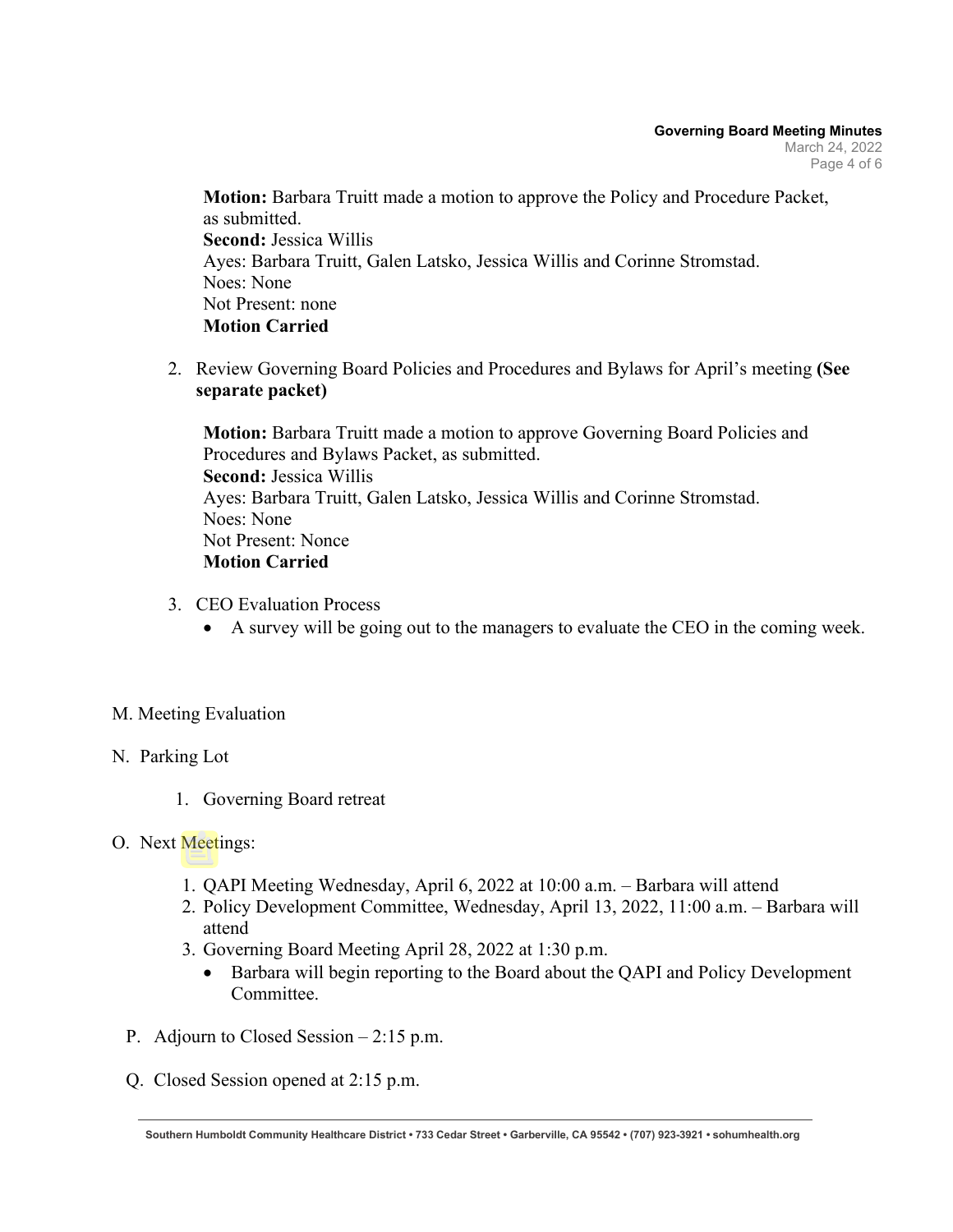- 1. Approval of Previous Closed Session Minutes
	- a. Closed Session Governing Board Meeting February 24, 2022
	- b. Special Governing Board meeting March 15, 2022
	- c. Special Governing Board meeting March 18, 2022
- 2. Compliance and Risk Report [H&S Code § 32155] Kristen Rees, MPH, CPHQ, LSSGB, Chief Quality and Compliance Officer and Risk Manager
- 3. Clinic Service Review [H&S Code § 32155] Adela Yanez, Interim CNO
- 4. Medication Error Reduction Plan Report [H&S Code § 32155] Adela Yanez, Interim CNO
- 5. Medical Staff Appointments/Reappointments [Gov. Code § 54957]

### **Approval of Resolution 22:10**

- a. Dr. Gregory Orth, Provisional Associate Appointment, Diagnostic Teleradiology, 04/01/2022 to 9/31/2022; then Associate 10/01/2022 to 03/31/2024.
- b. Dr. Justin Shafa, Provisional Associate Appointment, Diagnostic Teleradiology, 04/01/2022 to 9/31/2022; then Associate 10/01/2022 to 03/31/2024.
- c. Dr. Huma Razzak Qureshi, Reappointment, Associate, Diagnostic Teleradiology, 04/01/2022 to 03/31/2024
- d. Dr. Atul Patel, Reappointment, Associate, Diagnostic Teleradiology, 04/01/2022 to 03/31/2024
- e. Dr. Joseph Rogers, Reappointment, Active status, Emergency and Inpatient, 04/01/2022 to 03/31/2024
- f. Dr. Samual Salen, Reappointment, Associate, Diagnostic Teleradiology, 04/01/2022 to 03/31/2024
- g. Dr. Peter Piampiano, Reappointment, Associate, Diagnostic Teleradiology, 04/01/2022 to 03/31/2024
- h. Dr. Alix Vincent, Reappointment, Associate, Diagnostic Teleradiology, 04/01/2022 to 03/31/2024
- 6. Next Regular Meeting:
	- a. Governing Board Meeting, Thursday, April 28, 2022 at 1:30 p.m.
- R. Adjourned Closed Session at 2:15 p.m.
- S. Resumed Open Session at 2:15 p.m.
	- 1. The following actions were taken at closed session